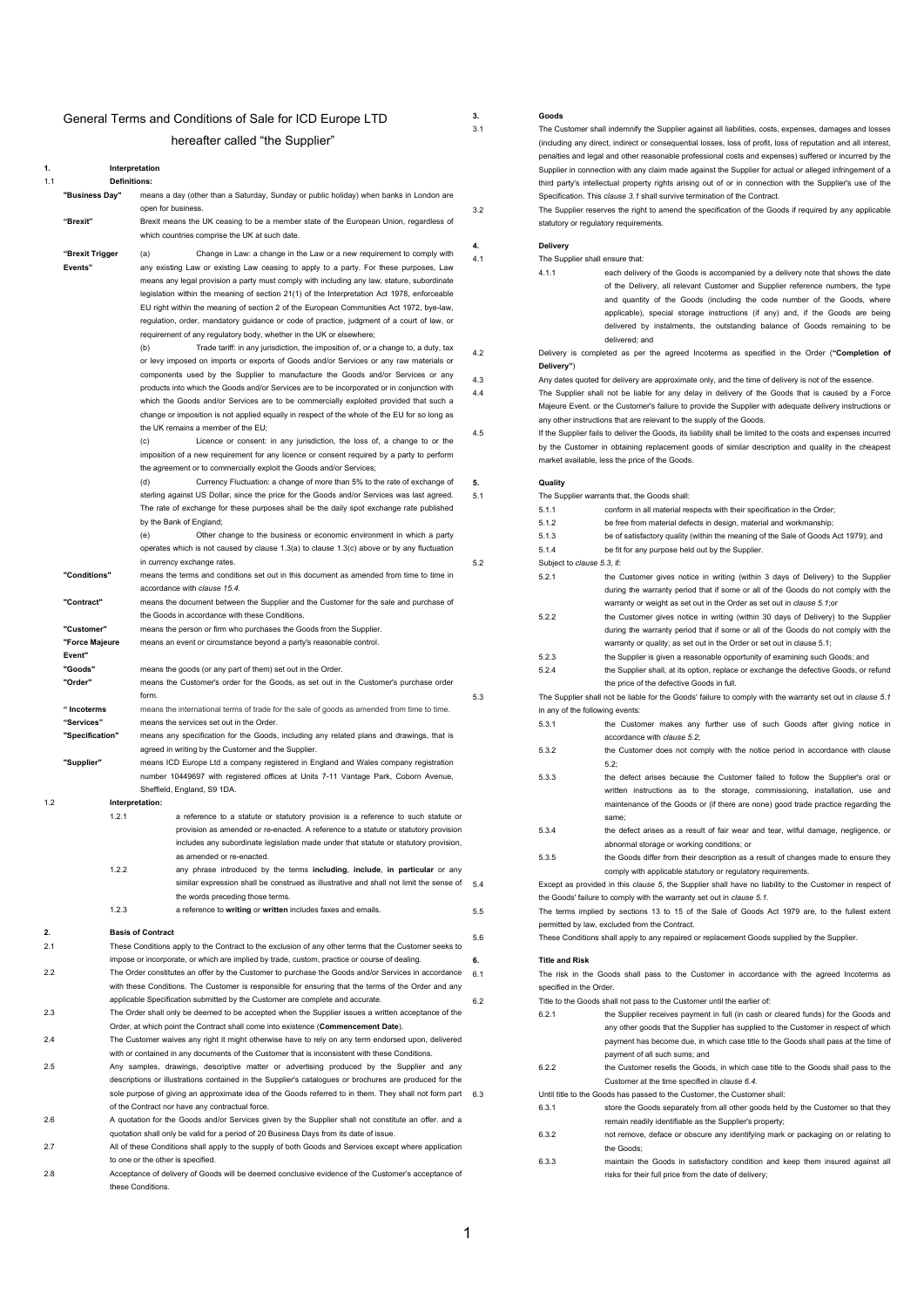<span id="page-1-2"></span><span id="page-1-0"></span>

|      | 6.3.4                                                                                             | notify the Supplier immediately if it becomes subject to any of the events listed in                                                                                                                       | 9.4  |  |  |
|------|---------------------------------------------------------------------------------------------------|------------------------------------------------------------------------------------------------------------------------------------------------------------------------------------------------------------|------|--|--|
|      |                                                                                                   | clause 11.1; and                                                                                                                                                                                           |      |  |  |
|      | 6.3.5                                                                                             | give the Supplier such information relating to the Goods as the Supplier may                                                                                                                               | 9.5  |  |  |
|      |                                                                                                   | require from time to time.                                                                                                                                                                                 |      |  |  |
| 6.4  |                                                                                                   | Subject to clause 6.5, the Customer may resell or use the Goods in the ordinary course of its business<br>(but not otherwise) before the Supplier receives payment for the Goods. However, if the Customer |      |  |  |
|      | 9.6<br>resells the Goods before that time:                                                        |                                                                                                                                                                                                            |      |  |  |
|      | 6.4.1                                                                                             | it does so as principal and not as the Supplier's agent; and                                                                                                                                               |      |  |  |
|      | 6.4.2                                                                                             | title to the Goods shall pass from the Supplier to the Customer immediately before                                                                                                                         |      |  |  |
|      |                                                                                                   | the time at which resale by the Customer occurs.                                                                                                                                                           |      |  |  |
| 6.5  |                                                                                                   | If before title to the Goods passes to the Customer the Customer becomes subject to any of the                                                                                                             | 9.7  |  |  |
|      |                                                                                                   | events listed in clause 11.1, then, without limiting any other right or remedy the Supplier may have:                                                                                                      |      |  |  |
|      | 6.5.1                                                                                             | the Customer's right to resell the Goods or use them in the ordinary course of its                                                                                                                         |      |  |  |
|      |                                                                                                   | business ceases immediately; and                                                                                                                                                                           |      |  |  |
|      | 6.5.2                                                                                             | the Supplier may at any time:                                                                                                                                                                              |      |  |  |
|      |                                                                                                   | 6.5.2.1<br>require the Customer to deliver up all Goods in its                                                                                                                                             |      |  |  |
|      |                                                                                                   | possession that have not been resold, or irrevocably                                                                                                                                                       | 9.8  |  |  |
|      |                                                                                                   | incorporated into another product; and<br>6.5.2.2<br>if the Customer fails to do so promptly, enter any                                                                                                    |      |  |  |
|      |                                                                                                   | premises of the Customer or of any third party where the                                                                                                                                                   | 9.9  |  |  |
|      |                                                                                                   | Goods are stored in order to recover them.                                                                                                                                                                 |      |  |  |
|      |                                                                                                   |                                                                                                                                                                                                            |      |  |  |
| 7.   | <b>Supply of Services</b>                                                                         |                                                                                                                                                                                                            | 10.  |  |  |
| 7.1  |                                                                                                   | The Supplier shall supply the Services to the Customer in accordance with the Specification in all                                                                                                         | 10.1 |  |  |
|      | material respects.                                                                                |                                                                                                                                                                                                            |      |  |  |
| 7.2  |                                                                                                   | The Supplier shall use all reasonable endeavours to meet any performance dates specified in the                                                                                                            |      |  |  |
|      |                                                                                                   | Order, but any such dates shall be estimates only and time shall not be of the essence for                                                                                                                 | 10.2 |  |  |
| 7.3  | performance of the Services.                                                                      | The Supplier reserves the right to amend the Specification if necessary to comply with any applicable                                                                                                      |      |  |  |
|      |                                                                                                   | law or regulatory requirement, or if the amendment will not materially affect the nature or quality of the                                                                                                 |      |  |  |
|      |                                                                                                   | Services, and the Supplier shall notify the Customer in any such event.                                                                                                                                    | 10.3 |  |  |
| 7.4  |                                                                                                   | The Supplier warrants to the Customer that the Services will be provided using reasonable care and                                                                                                         | 10.4 |  |  |
|      | skill.                                                                                            |                                                                                                                                                                                                            |      |  |  |
|      |                                                                                                   |                                                                                                                                                                                                            |      |  |  |
| 8.   | <b>Customer's Obligations</b>                                                                     |                                                                                                                                                                                                            |      |  |  |
| 8.1  | The Customer shall:                                                                               |                                                                                                                                                                                                            | 11.  |  |  |
| 8.2  |                                                                                                   | ensure that the terms of the Order and any information it provides in the Service Specification and the<br>Goods Specification are complete and accurate;                                                  | 11.1 |  |  |
| 8.3  |                                                                                                   | co-operate with the Supplier in all matters relating to the Services;                                                                                                                                      |      |  |  |
| 8.4  |                                                                                                   | provide the Supplier with such information and materials as the Supplier may reasonably require in                                                                                                         |      |  |  |
|      |                                                                                                   | order to supply the Services, and ensure that such information is complete and accurate in all material                                                                                                    |      |  |  |
|      | respects;                                                                                         |                                                                                                                                                                                                            |      |  |  |
| 8.5  |                                                                                                   | prepare the Customer's premises for the supply of the Services;                                                                                                                                            |      |  |  |
| 8.6  |                                                                                                   | obtain and maintain all necessary licences, permissions and consents which may be required for the                                                                                                         |      |  |  |
|      |                                                                                                   | Services before the date on which the Services are to start;                                                                                                                                               |      |  |  |
| 8.7  |                                                                                                   | comply with all applicable laws, including health and safety laws;                                                                                                                                         |      |  |  |
| 8.8  |                                                                                                   | keep all materials, equipment, documents and other property of the Supplier (Supplier Materials) at the                                                                                                    |      |  |  |
|      |                                                                                                   | Customer's premises in safe custody at its own risk, maintain the Supplier Materials in good condition                                                                                                     |      |  |  |
|      |                                                                                                   | until returned to the Supplier, and not dispose of or use the Supplier Materials other than in                                                                                                             |      |  |  |
| 8.9  |                                                                                                   | accordance with the Supplier's written instructions or authorisation; and<br>comply with any additional obligations as set out in the Service Specification and the Goods                                  |      |  |  |
|      | Specification; and                                                                                |                                                                                                                                                                                                            |      |  |  |
| 8.10 |                                                                                                   | If the Supplier's performance of any of its obligations under the Contract is prevented or delayed by                                                                                                      |      |  |  |
|      |                                                                                                   | any act or omission by the Customer or failure by the Customer to perform any relevant obligation                                                                                                          | 11.2 |  |  |
|      | (Customer Default):                                                                               |                                                                                                                                                                                                            |      |  |  |
| 8.11 |                                                                                                   | without limiting or affecting any other right or remedy available to it, the Supplier shall have the right to                                                                                              |      |  |  |
|      | suspend performance of the Services until the Customer remedies the Customer Default, and to rely |                                                                                                                                                                                                            |      |  |  |
|      |                                                                                                   | on the Customer Default to relieve it from the performance of any of its obligations in each case to the                                                                                                   |      |  |  |
|      |                                                                                                   | extent the Customer Default prevents or delays the Supplier's performance of any of its obligations;                                                                                                       | 11.3 |  |  |
| 8.12 |                                                                                                   | the Supplier shall not be liable for any costs or losses sustained or incurred by the Customer arising                                                                                                     |      |  |  |
|      |                                                                                                   | directly or indirectly from the Supplier's failure or delay to perform any of its obligations as set out in                                                                                                |      |  |  |
| 8.13 | this clause 8.2; and                                                                              | the Customer shall reimburse the Supplier on written demand for any costs or losses sustained or                                                                                                           | 11.4 |  |  |
|      |                                                                                                   | incurred by the Supplier arising directly or indirectly from the Customer Default.                                                                                                                         | 11.5 |  |  |
|      |                                                                                                   |                                                                                                                                                                                                            |      |  |  |
| 9.   | <b>Price and Payment</b>                                                                          |                                                                                                                                                                                                            |      |  |  |
| 9.1  |                                                                                                   | The price of the Goods and Services shall be the price set out in the Order.                                                                                                                               | 11.6 |  |  |
| 9.2  |                                                                                                   | The Supplier may, by giving notice to the Customer at any time 30 Business Days before delivery,                                                                                                           |      |  |  |
|      |                                                                                                   | increase the price of the Goods or Services to reflect any increase in the cost that is due to:                                                                                                            |      |  |  |
|      | 9.2.1                                                                                             | any factor beyond the Supplier's control (including foreign exchange fluctuations,                                                                                                                         | 12.  |  |  |
|      |                                                                                                   | increases in taxes and duties, and increases in labour, materials and other                                                                                                                                | 12.1 |  |  |
|      | 9.2.2                                                                                             | manufacturing costs);<br>any request by the Customer to change the delivery date(s), quantities or types of                                                                                                |      |  |  |
|      |                                                                                                   | Goods ordered, or the Specification; or                                                                                                                                                                    |      |  |  |
|      | 9.2.3                                                                                             | any delay caused by any instructions of the Customer or failure of the Customer to                                                                                                                         |      |  |  |
|      |                                                                                                   | give the Supplier adequate or accurate information or instructions.                                                                                                                                        |      |  |  |
| 9.3  |                                                                                                   | The price of the Goods and Services:                                                                                                                                                                       |      |  |  |
|      | 9.3.1                                                                                             | excludes amounts in respect of value added tax (VAT), which the Customer shall                                                                                                                             | 12.2 |  |  |
|      |                                                                                                   | additionally be liable to pay to the Supplier at the prevailing rate, subject to the                                                                                                                       |      |  |  |
|      | receipt of a valid VAT invoice; and<br>12.3                                                       |                                                                                                                                                                                                            |      |  |  |
|      | 9.3.2                                                                                             | excludes the costs and charges of packaging, insurance and transport of the                                                                                                                                |      |  |  |
|      |                                                                                                   | Goods, which shall be invoiced to the Customer.                                                                                                                                                            |      |  |  |

9.4 The Supplier may invoice the Customer for the Goods or Services on or at any time after the completion of the Service or completion of delivery of the Goods.

The Customer shall pay invoices in full and in cleared funds within 30 Days of the date of the invoice. Payment shall be made to the bank account nominated in writing by the Supplier. Time for payment is of the essence.

If the Customer fails to make any payment due to the Supplier under the Contract by the due date for payment, then the Customer shall pay interest on the overdue amount at the rate of 5% per annum above Bank of England's base rate from time to time. Such interest shall accrue on a daily basis from the due date until actual payment of the overdue amount, whether before or after judgment. The Customer shall pay the interest together with the overdue amount.

9.7 The Customer shall pay all amounts due under the Contract in full without any set-off, counterclaim, deduction or withholding (except for any deduction or withholding required by law). If the Customer fails to pay all amounts to the Supplier, the Supplier may at any time, without limiting any other rights or remedies it may have, halt, suspend or discontinue any other delivery of Goods on any Contract held between the Customer and the Supplier. In this instance, all Contracts between the Customer and the Supplier shall become immediately due and payable to the Supplier.

The Supplier may at any time, without limiting any other rights or remedies it may have set-off any amount owning to the Supplier by the Customer against any amount payable by the Supplier to the Customer.

The Supplier may at any time, without limiting any other rights or remedies it may have, set off any amount owing to it by the Customer against any amount payable by the Supplier to the Customer.

## **10. Intellectual Property Rights**

All Intellectual Property Rights in or arising out of or in connection with the Services (other than Intellectual Property Rights in any materials provided by the Customer) shall be owned by the Supplier.

<span id="page-1-3"></span>The Supplier grants to the Customer, or shall procure the direct grant to the Customer of, a fully paidup, worldwide, non-exclusive, royalty-free perpetual and irrevocable licence **OR** licence during the term of the Contract to copy and modify the Deliverables (excluding materials provided by the Customer) for the purpose of receiving and using the Services and the Deliverables in its business. 10.3 The Customer shall not sub-license, assign or otherwise transfer the rights granted in *clause [10.2](#page-1-3).*

The Customer grants the Supplier a fully paid-up, non-exclusive, royalty-free, non-transferable licence to copy and modify any materials provided by the Customer to the Supplier for the term of the Contract for the purpose of providing the Services to the Customer.

#### **11. Termination**

<span id="page-1-1"></span>11.1 Without limiting its other rights or remedies, the Supplier may terminate this Contract with immediate effect by giving written notice to the Customer if:

- <span id="page-1-4"></span>11.1.1 the Customer commits a material breach of any term of the Contract and (if such a breach is remediable) fails to remedy that breach within 30 days of that party being notified in writing to do so;
- 11.1.2 the Customer takes any step or action in connection with its entering administration, provisional liquidation or any composition or arrangement with its creditors (other than in relation to a solvent restructuring), being wound up (whether voluntarily or by order of the court, unless for the purpose of a solvent restructuring), having a receiver appointed to any of its assets or ceasing to carry on business or, if the step or action is taken in another jurisdiction, in connection with any analogous procedure in the relevant jurisdiction;
- 11.1.3 the Customer suspends, threatens to suspend, ceases or threatens to cease to carry on all or a substantial part of its business; or
- <span id="page-1-5"></span>11.1.4 the Customer's financial position deteriorates to such an extent that in the Supplier's opinion the Customer's capability to adequately fulfil its obligations under the Contract has been placed in jeopardy.

Without limiting its other rights or remedies, the Supplier may suspend provision of the Goods under the Contract or any other contract between the Customer and the Supplier if the Customer becomes subject to any of the events listed in *clause [11.1.1](#page-1-4)* to *clause [11.1.4](#page-1-5)*, or the Supplier reasonably believes that the Customer is about to become subject to any of them, or if the Customer fails to pay any amount due under this Contract on the due date for payment.

Without limiting its other rights or remedies, the Supplier may terminate the Contract with immediate effect by giving written notice to the Customer if the Customer fails to pay any amount due under the Contract on the due date for payment.

11.4 On termination of the Contract for any reason the Customer shall immediately pay to the Supplier all of the Supplier's outstanding unpaid invoices and interest.

11.5 Termination of the Contract shall not affect any of the parties' rights and remedies that have accrued as at termination, including the right to claim damages in respect of any breach of this Contract that existed at or before the date of termination.

Any provision of the Contract that expressly or by implication is intended to come into or continue in force on or after termination shall remain in full force and effect.

### **Brexit Tigger, Renegotiating and Termination**

Right to renegotiate or terminate. If a Brexit Trigger Event occurs, the Supplier may:

- 12.1.1 require the Customer to negotiate in good faith an amendment to this agreement to alleviate the Brexit Trigger Event; and
- 12.1.2 if no such amendment is made to this agreement within 30 days, terminate this agreement by giving the Customer not less than 30 Days and not more than 60 Days written notice. On termination under this clause, clause 11.4 (Consequences of termination) shall apply.

Brexit Trigger Event means any of the following events occurring at any time after the UK ceases to be a Member State of the European Union:

a substantial adverse impact on the Customer's ability to perform the agreement in accordance with its terms and the law;